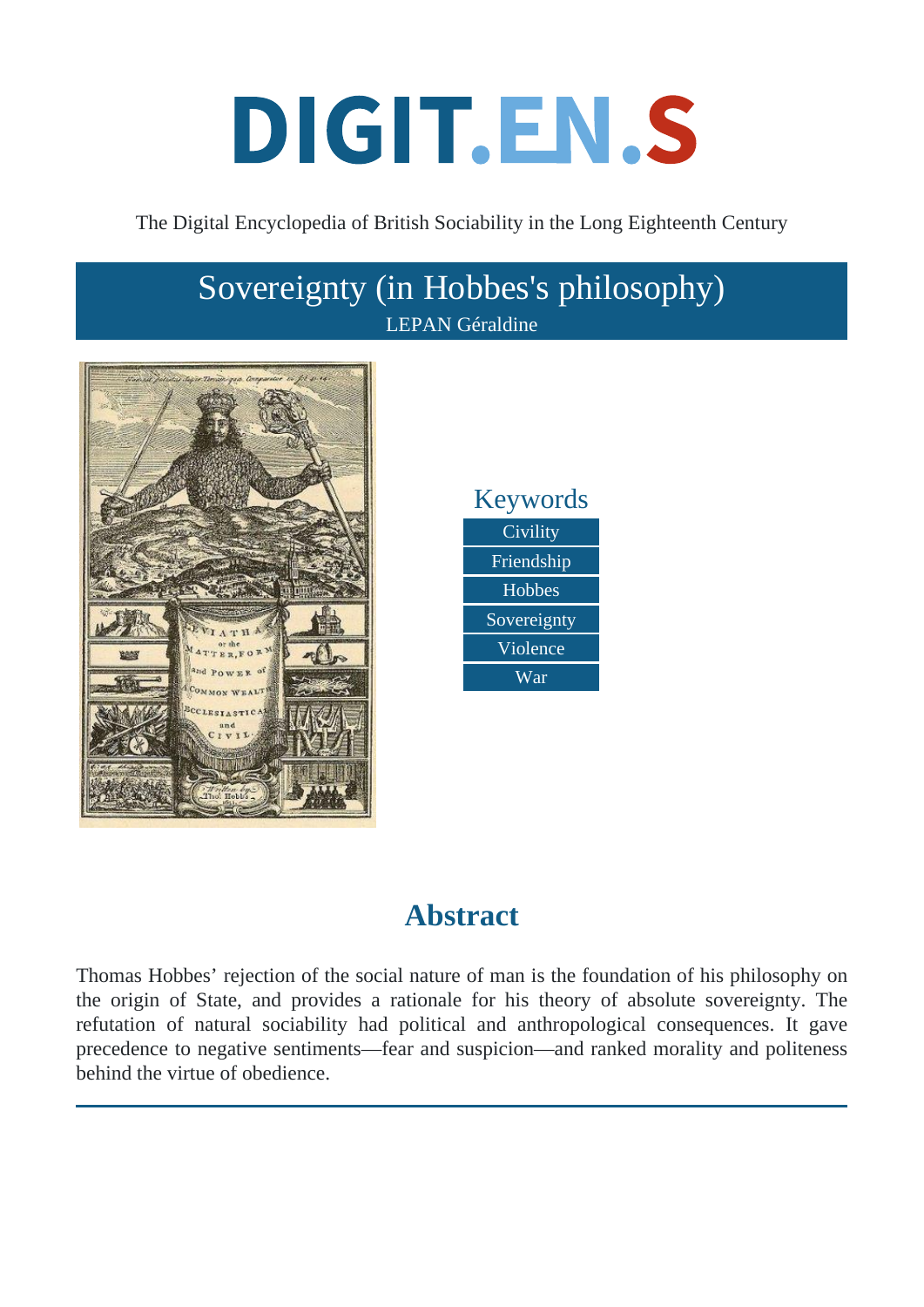#### The refutation of natural sociability

The majority of political treaties, from the age of Cicero and Aristotle to the mid-seventeenth century, begin with the premiss that what distinguishes man from the animals is his capacity for language and friendship. The theory that man  $w\vec{a}$   $\hat{\bm{\alpha}}$  politikon (a political animal, whose natural and political sociality were inextricably linked within plotis) gradually evolved into the principle of natural sociability, or the relatively advanced capacity to live in society, with reason and its manifestation, language, substituting for brute force.

Hobbes departed radically from this philosophical tradition in his interpretation of the civil wars that racked England, giving his own analysis of human nature, and established his theory of sovereignty, that of a social covenant guaranteed by the sword.

> 'The greatest part of those men who have written ought concerning Commonwealths, either suppose, or require us, or beg of us to believe, That Man is a Creature born fit for Society: The Greeks call him Zoon politikon, and on this foundation they so build up the Doctrine of Civill Society, as if for the preservation of Peace, and the Government of Mankind there were nothing else necessary, than that Men should agree to make certaine Covenants and Conditions together, which themselves should then call Lawes. Which Axiom, though received by most, is yet certainly False, and an Errour proceeding from our too slight contemplation of Humane Natude.' ( Cive, I, 2, 90)

The English translation of Aristotle Bolitics was published in 1598. In The Elements of Law Natural and Politic, Hobbes would confront its dominant presupposition, that 'man is by nature a social and political animal.' For Hobbes, the human experience, at its core, was neither that of goodwill towards others nor of solitude, but one of violent sociality: men were in a constant state of conflict and competition, in confrontation even unto death. Men were natural 'competitors' and viewed each of their fellows as adversaries. The covenants which made citizens of men were in no way the extension of natural inclinations, positive social instinct, or the desire for community. This is evidenced by the rivalry that existed between men, whose foremost sentiment was not cohesion, but the comparative passions of honour and glory, condensed into a desire to dominate. This was the universal inclination of humanity. Nor were social contracts determined through the simple use of reason for the sake of peace, since, defined astio (calculation), and ndogos (cf. Leviathan ch. 5: 'Of reason and science'), reason also inclines us towards hubris and dominance. In situations of irrationality, it is reason's substitute, fear, that triggers the series of reciprocal compromises necessary for peace. For Hobbes, language was not part of the humanist utopia of a sociability based on civil conversation, but a superlative, sophisticated weapon, the manifestation of natural discoldFor the social pact to be validated, the exchange of words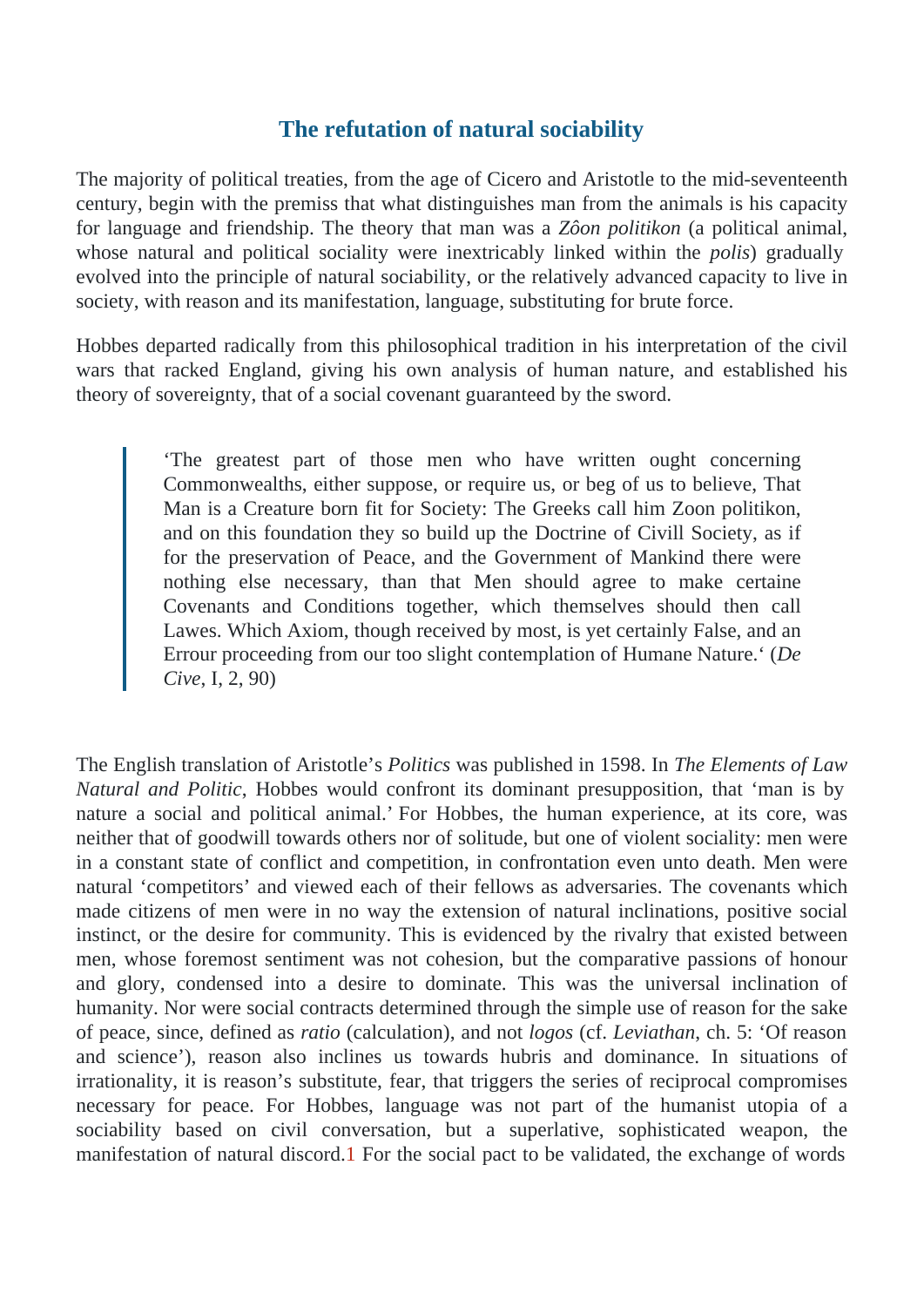must therefore be presided over by a disinterested third party. Distrust of individual discourse always prevailed, for trust required collective reasoning. Language therefore mutated from the capacity to signify to others what was good and just, from a manifestation of sociability, into a—temporary—obstacle to civil institution buried under the scepticism of fundamental and irremediable disagreements on what was good and just.

An inclination towards connection, in the incidental forms of need and assembly, in a creature that was not 'solitary', was not the same as the proclivity for political relationships. As Hobbes stated in chapter 1, paragraph 2 of *De cive*: Man was not a creature 'born fit for society.' Civil society (i.e., numerous, peaceful, and sustainable) can only ever be artificial, 'political, and instituted.' (DeCi, VIII, 1, p. 167).

Hobbes' reversal became famous for the thirteenth chapter of *Leviathan*, which stated that, far from having to start from a point of compromise, as gregarious animals did, politics must be refounded on the *bellum omnium contra omnes*: 'It may seem strange to some man, that has not well weighed these things; that nature should thus dissociate, and render men apt to invade, and destroy one another.' (*Lev*, Ch. 13, §10, p. 84).

Here, Hobbes thoroughly upsets the theory of man's aptitude for political society. The social nature of man yields to 'egoism' and an inclination towards distrust and fear. Hobbes does agree that passion was the foundation of political bodies, but only by replacing *philia* with fear, the traditional tool of despotic governments. If language finally makes the social contract possible, it is because *ratio* is awakened by passions—mainly, the fear of violent death. (*Lev*, Ch. 13, §14, p. 86)

Thus, the anthropological observation from which the doctrine of absolute sovereignty stems is made clear: 'We must therefore resolve, that the Originall of all great, and lasting Societies, consisted not in the mutuall good will men had towards each other, but in the mutuall fear they had of each other, (DeCi, I, 2, p. 93-94).

Here, the purpose of political association is redefined: communal 'well-being,' life lived in friendship and equality, is superseded by a civil society where the ultimate goal is 'commodious,' self-interested living: 'All Society therefore is either for Gain, or for Glory; (i.e.) not so much for love of our Fellowes, as for love of our Selves'.

#### **Civil association**

But this does not mean that any thought of sociability as a virtue is now excluded. The only way to extricate society from the competition for resources is to institute a sovereign by the sword. Society must have peace in order to endure. So, from a political viewpoint, sociability reverts to the lesser form of a useful commodity associated with civility. No longer the foundation of social life, sociability simply becomes a by-product of its institution. At the beginning of *De Cive*, Hobbes states, 'Manifest therefore it is, that all men, because they are born in Infancy, are born unapt for Society. Many also (perhaps most men) either through defect of minde, or want of education remain unfit during the whole course of their lives; yet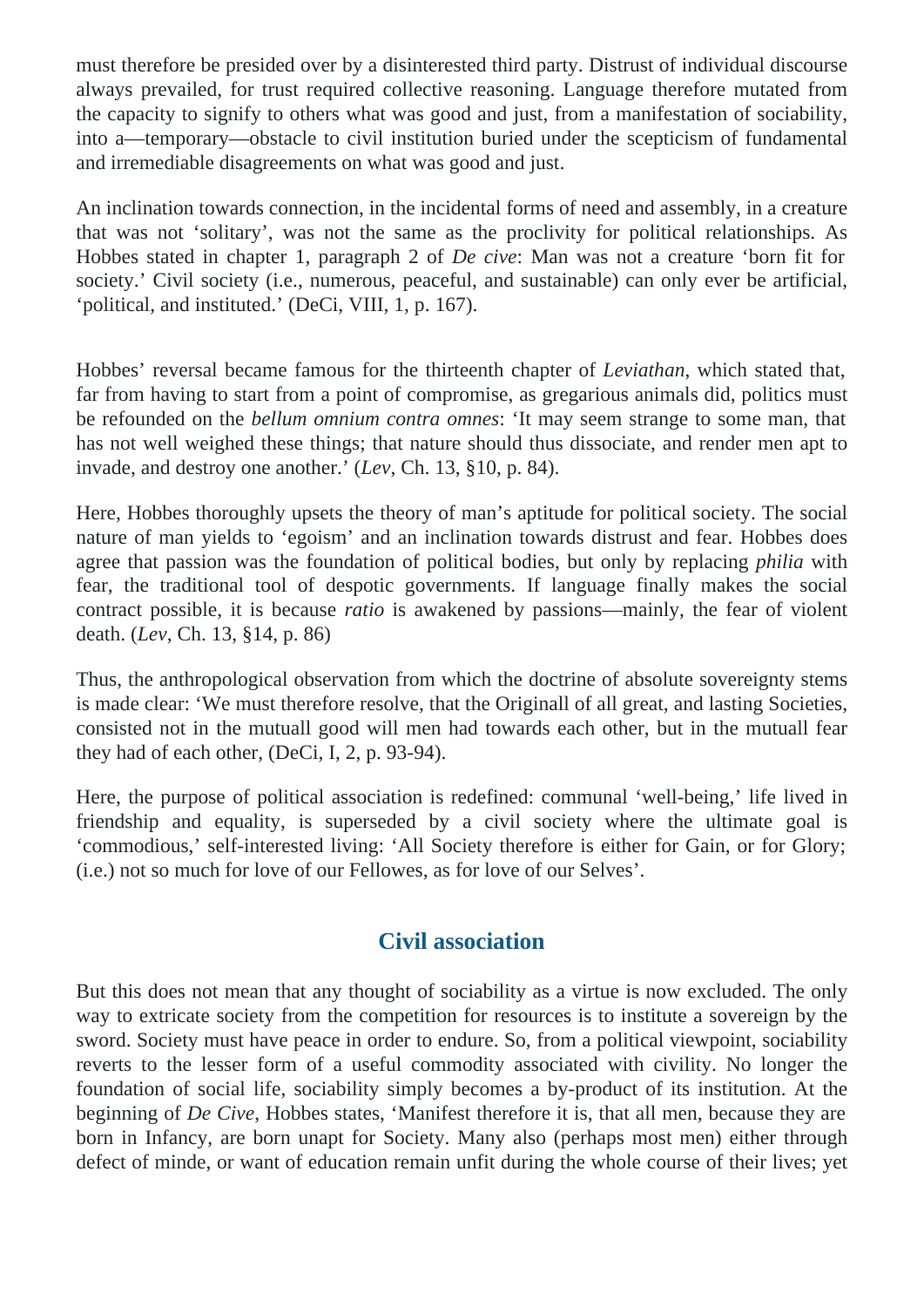have Infants, as well as those of riper years, an humane nature; wherefore Man is made fit for Society not by Nature, but by Educationse aforementioned annotation).

Social behaviour is therefore constructed; it is not a question of transforming human nature, but of channelling man's passions. All virtues and natural laws are derived from the principle of self-preservation, not from goodwill or noble motives.

Indeed, natural law refers only to self-preservation: 'The Right of nature ... is the liberty each man hath, to use his own power, as he will himself, for the preservation of his own nature; that is to say, of his own life.' (Lev., Ch. 14, §1, p. 86) Concrete, defined duties, are not the natural consequence of man's nature but of the social contract, the end goal of which is the 'good life.' Man's imperative is to seek preservation (of the self, not the whole of humanity), which leads to the injunction to seek peace, to restrict one's personal freedom, to recognise equality, and to give up one's rights.

Thenceforth, the natural obligation of agreement, fairness, sociability, gratitude, and humanity, the laws of nature, or the 'qualities that dispose men to peace, and obedience,' are deduced by reasoned calculation and re-established as foundations of society; whosoev violates this contract cannot be admitted into any society of men.

Only then does the fundamental law of society, 'to seek peace, and follow it' (Lev, ch. 15, p. 87), permit the defining of 'sociable' and 'unsociable.' Hobbes' notion of sociability was conceived against a background of weariness over the war, and the fear of a return to natural conflict, and relates above all to the effect of civil laws.

The political guarantee of trust can only be enforced by covenants of the sword, and through education that favours sociable qualities over pride, which fosters a state of war.

A fifth law of nature, is COMPLAISANCE; that is to say, that every man strive to accommodate himself to the rest. For the understanding whereof, we may consider, that there is in men's aptness to society, a diversity of nature, rising from their diversity of affections; not unlike to what we see in stones brought together for building of an edifice.

The observers of this law, may be called SOCIABLE (the latins call **chermodi**) the contrary, stubborn, insociable, forward [perverse], intractable". (Lev., Ch. 15, Oxford, p. 100- 101; Sirey, p. 152-153).

The metaphor of polishing rough stones refers to a conventional notion: good morals are those that have been 'polished' against other, exemplary morals, guaranteed by the 'police' of the State. The resulting civility should not be understood as urbanity, politeness, or mere flattery. Like other moralists, Hobbes appealed to empirical observation, finding in civil relationships the potential for the domination of warlike sociability: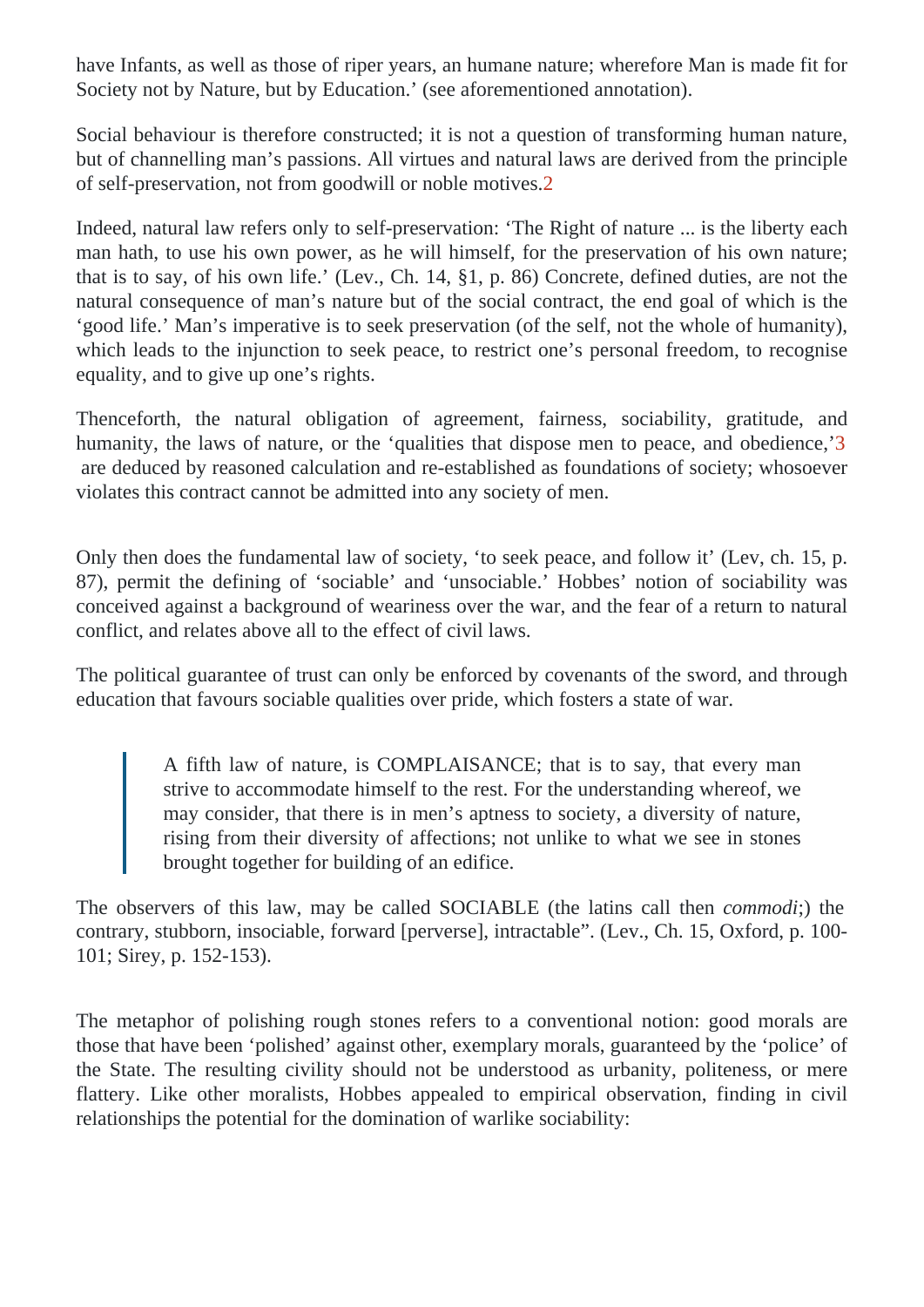How by what advice Men doe meet, will be best known by observing those things which they doe when they are met: For if they meet for Traffique, it's plaine every man regards not his Fellow, but his Businesse; if to discharge some Office, a certain Market?friendship is begotten, which hath more of Jealousie in it than True love, and whence Factions sometimes may arise, but Good will never (DeCi, I, 2, annotation, p. 941).

At the beginning of chapter 11 beviathan he rejects the ideal of the honest man with one ironic stroke of his pen. What affects external behaviour is mockingly relegated to the private sphere: 'By manners, I mean not here, decency of behaviour; as how one should salute another, or how a man should wash his mouth, or pick his teeth before company, and such other points of the small morals but those qualities of mankind, that concern their living together in peace, and unity.' (Lev, ch. 11, p. 65).

The science of morals does not refer to 'good manners' or to virtue as a moderator of passions, but to keeping one's commitments and obeying laws. In short, it means using one's reason befittingly and precisely calculating the consequences of one's acts.

In contrast to Aristotelianism and Neo-Stoicism, and later to theorists of moral sentiment and civic humanism, Hobbes saw goodwill as a possible—though in no way guaranteed—consequence of the State, not as its precondition. Self-interest, not public utility, and the love of self, not the love of others, are at the origin of the social bond maintained by the overarching sovereign that dominates the frontispiece of than. The transformation of the savage man into a sociable man is due to the sword, which curbs anti-social behaviour, and to the application of natural laws within civil society. After challenging natural sociability, Hobbes turned his attention to the duties of citizens and to sociability through institution. Man needed the experience of past dangers and misfortunes (DeCi, Pref., p. 73 and I, 2, annotation 1) to achieve reason. Only discipline can make citizens or drive home the connection between submission and protection. In the absence of mutual affection, rational calculation and fear may suffice. Love, friendship, and sympathy can come of private relationships, while the focus of political doctrine is the proper civic disposition, which consists in knowing how to obey.

In opposition to the theorists of political concord (Aristotle, Cicero), Hobbes held up the objective of civil peace, which he defined as a state of non-war and agreement resulting from psychological egoism, because all human conduct is self-interested bes' anthropology of individualism and of human materialism dealt a fatal blow to the doctrine of natural sociability. The sword, symbol of absolute sovereignty, replaces sociability as the key to the unification and pacification of society. When addressing ia, Hobbes highlights the impossibility of definitively solving the problem of unsociable sociability in man. We know the fate of these notions under the scrutiny of the 'selfish philosophers' of the eighteenth century (Mandeville, La Rochefoucauld) as well as of Kantea for a Universal History with a Cosmopolitan Aim antagonistic inclinations are a necessary evil that needs to be politically channelled by civil constraints, and overwhelmed by morablaw.